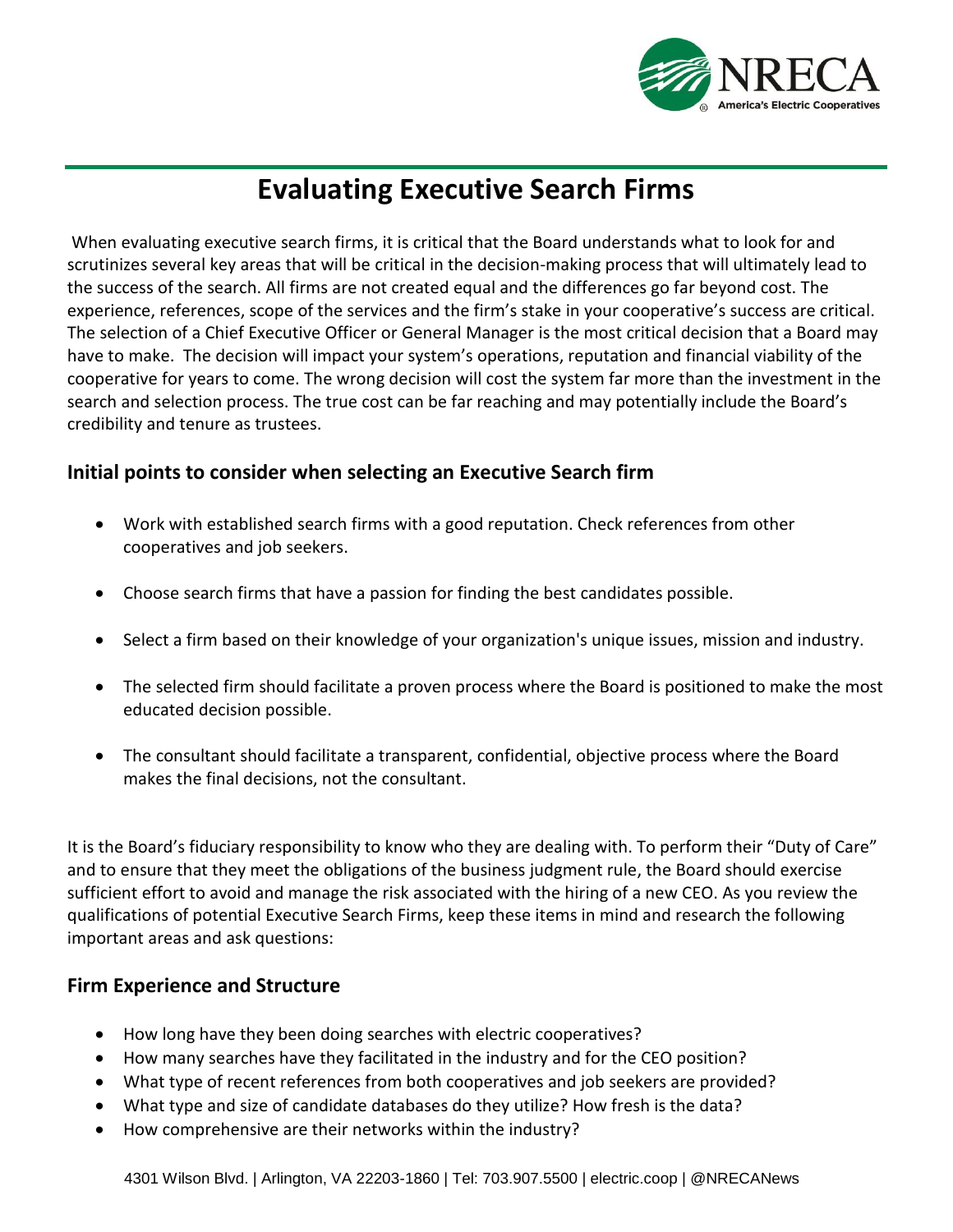- What is the ownership structure?
- What or who stands behind the consultant?
- Is there a team of consultants with support and research staff available?
- Does the firm have a business continuity plan? 9 Is there a structure in place that provides longterm continued support?
- If the lead consultant is no longer available, what is the backup plan or support structure?
- What type of "guarantees are provided?
- What structure is in place that guarantees that the guarantees can or will be met?
- Is the firm structured to provide support beyond the search?
- Does the firm have a "vested" interest in the success of the search beyond the fee?

### **Industry Knowledge, Involvement, Resources, Relationships and Understanding**

- Are they part of and intimately involved with the utility industry?
- Do they attend electric cooperative meetings, participate and build relationships that are critical to acquire industry knowledge, expand networks, and build trust and relationships to ensure that they have the best database of qualified candidates?
- What level of relationship and involvement do they have with the primary stakeholders, key organizations and individuals such National Trade Organizations, REC Financial Partners, Statewide Associations and Generation & Transmission systems?
- What level of relationships does the firm have with the key influential industry professionals across the country?
- What level of access does the firm have to information specific to your cooperative?
- What research and support capabilities do they possess to create and then communicate the various critical statistical data points and current issues specific to your system?

## **Value, Scope of Services Offered**

- How detailed are the processes utilized and what steps are involved?
- Are the individual Board members provided tools to evaluate the skill sets, characteristics and experience requirements?
- Is the Board provided compensation and benefit data and analysis?
- Does the Board select which candidates they will interview from a short list developed from their detailed and agreed to parameters?
- What guarantees are included in the search?
- Are the interviews facilitated professionally and fairly?
- How are negotiations handled?
- Are there services provided or available beyond the search process?
- What technologies are utilized?
- Does the firm utilize valid and reliable assessment for greater candidate insight?
- How widespread and wide reaching are the advertising and communication capabilities?
- Does the firm's website provide instantaneous notification of openings to hundreds of qualified candidates?